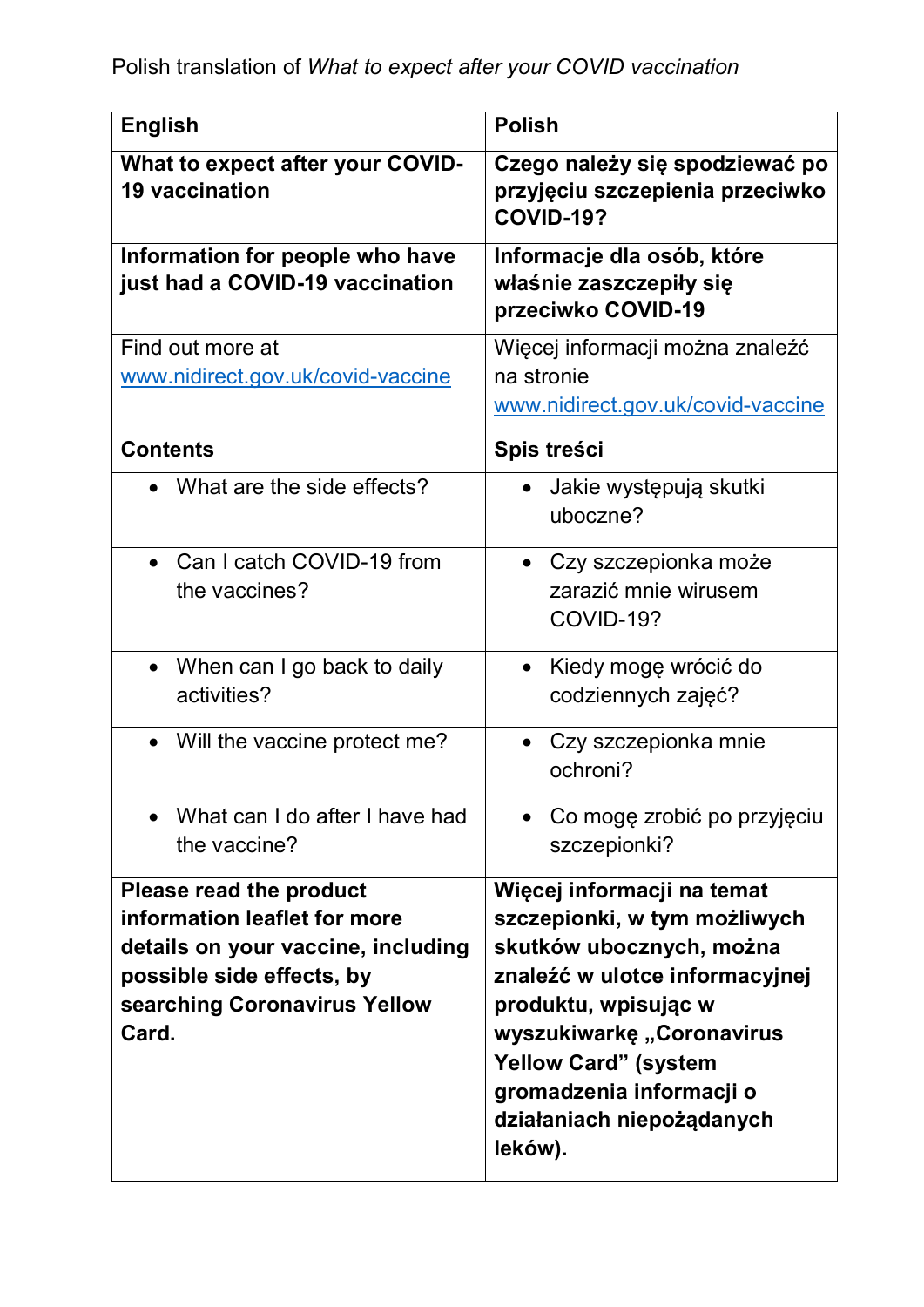| You can also report suspected<br>side effects on the same website<br>or by downloading the Yellow<br>Card app.                                                                                                                                  | Podejrzewane skutki uboczne<br>można także zgłosić na tej<br>samej stronie internetowej lub<br>pobierając aplikację Yellow<br>Card.                                                                                                                                                  |
|-------------------------------------------------------------------------------------------------------------------------------------------------------------------------------------------------------------------------------------------------|--------------------------------------------------------------------------------------------------------------------------------------------------------------------------------------------------------------------------------------------------------------------------------------|
| https://coronavirus-<br>yellowcard.mhra.gov.uk                                                                                                                                                                                                  | https://coronavirus-<br>yellowcard.mhra.gov.uk                                                                                                                                                                                                                                       |
| People who are most at risk from<br>the complications of coronavirus<br>(COVID-19) are being offered the<br><b>COVID-19 vaccination. This leaflet</b><br>tells you what to expect after you<br>have had your primary or booster<br>vaccination. | Osobom najbardziej narażonym<br>na powikłania związane z<br>koronawirusem (COVID-19)<br>oferuje się szczepienie<br>przeciwko COVID-19. Niniejsza<br>ulotka zawiera informacje o tym,<br>czego można się spodziewać po<br>zaszczepieniu pierwszą lub<br>przypominającą dawką.         |
| What are the side effects?                                                                                                                                                                                                                      | Jakie występują skutki                                                                                                                                                                                                                                                               |
|                                                                                                                                                                                                                                                 | uboczne?                                                                                                                                                                                                                                                                             |
| Like all medicines, vaccines can<br>cause side effects. Most of these are<br>mild and short-term, and not<br>everyone gets them. The very<br>common side effects are the same<br>and should still only last a day or<br>two.                    | Tak jak wszystkie leki, także<br>szczepionki mogą wywoływać<br>skutki uboczne. Większość z nich<br>jest łagodna i krótkotrwała. Co<br>więcej, skutki uboczne nie<br>występują u wszystkich. Bardzo<br>częste skutki uboczne są takie<br>same i powinny trwać tylko dzień<br>lub dwa. |
| Very common side effects in the first<br>day or two include:                                                                                                                                                                                    | Bardzo częste skutki uboczne<br>występujące w pierwszym lub<br>drugim dniu obejmują:                                                                                                                                                                                                 |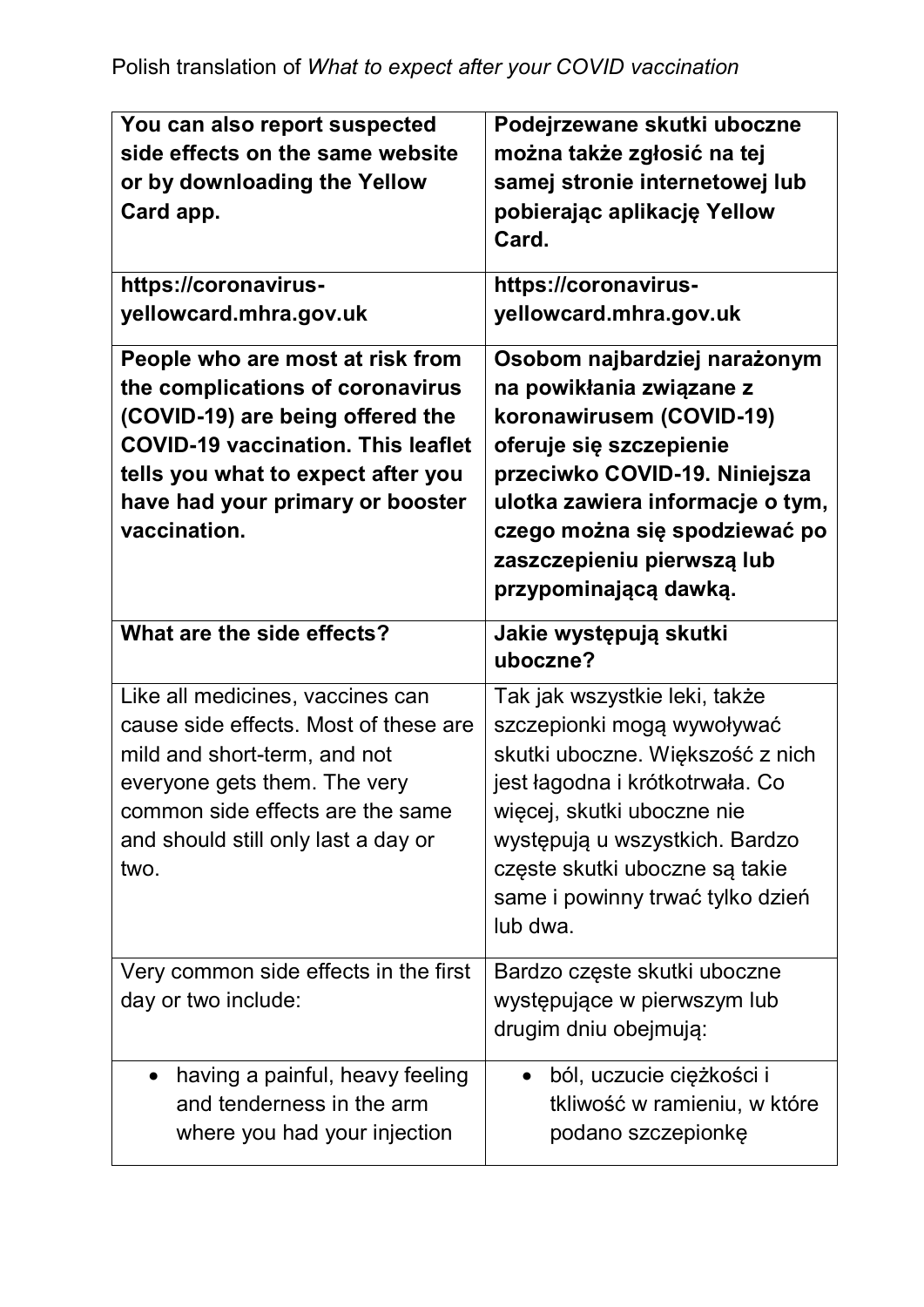Polish translation of *What to expect after your COVID vaccination*

| feeling tired                                                                                                                                                                                                                                                                                                                                  | uczucie zmęczenia<br>$\bullet$                                                                                                                                                                                                                                                                                                                                                           |
|------------------------------------------------------------------------------------------------------------------------------------------------------------------------------------------------------------------------------------------------------------------------------------------------------------------------------------------------|------------------------------------------------------------------------------------------------------------------------------------------------------------------------------------------------------------------------------------------------------------------------------------------------------------------------------------------------------------------------------------------|
| headache, aches and chills                                                                                                                                                                                                                                                                                                                     | ból głowy, bóle i dreszcze                                                                                                                                                                                                                                                                                                                                                               |
| You may also have flu like<br>symptoms with episodes of shivering<br>and shaking for a day or two.<br>However, a high temperature* could<br>also indicate that you have COVID-<br>19 or another infection. You can rest<br>and take the normal dose of<br>paracetamol (follow the advice in the<br>packaging) to help make you feel<br>better. | Możliwe jest także wystąpienie<br>objawów grypopodobnych z<br>epizodami dreszczy i drżenia<br>przez dzień lub dwa. Jednakże<br>wysoka temperatura* może także<br>wskazywać na zarażenie COVID-<br>19 lub inną infekcję. By poczuć się<br>lepiej, można odpoczywać i<br>przyjmować normalne dawki<br>paracetamolu (zgodnie z<br>zaleceniami na opakowaniu).                               |
| *If you are on chemotherapy and<br>have a high temperature, contact<br>your local cancer care unit.                                                                                                                                                                                                                                            | *Jeśli przechodzą Państwo<br>obecnie chemioterapię i mają<br>wysoką temperaturę, należy<br>skontaktować się z lokalnym<br>oddziałem onkologicznym.                                                                                                                                                                                                                                       |
| An uncommon side effect is swollen<br>glands in the armpit or neck on the<br>same side as the arm where you had<br>the vaccine. This can last for around<br>10 days, but if it lasts longer see<br>your doctor. If you are due for a<br>mammogram in the few weeks after<br>the vaccine, then you should<br>mention that when you attend.      | Rzadko spotykanym skutkiem<br>ubocznym jest obrzęk gruczołów<br>pod pachą lub na szyi po tej samej<br>stronie co ramię, w które podano<br>szczepionkę. Może to potrwać<br>około 10 dni, ale jeśli trwa dłużej,<br>należy skontaktować się z<br>lekarzem. W przypadku poddania<br>się mammografii w ciągu kilku<br>tygodni po szczepieniu należy<br>poinformować o nim podczas<br>wizyty. |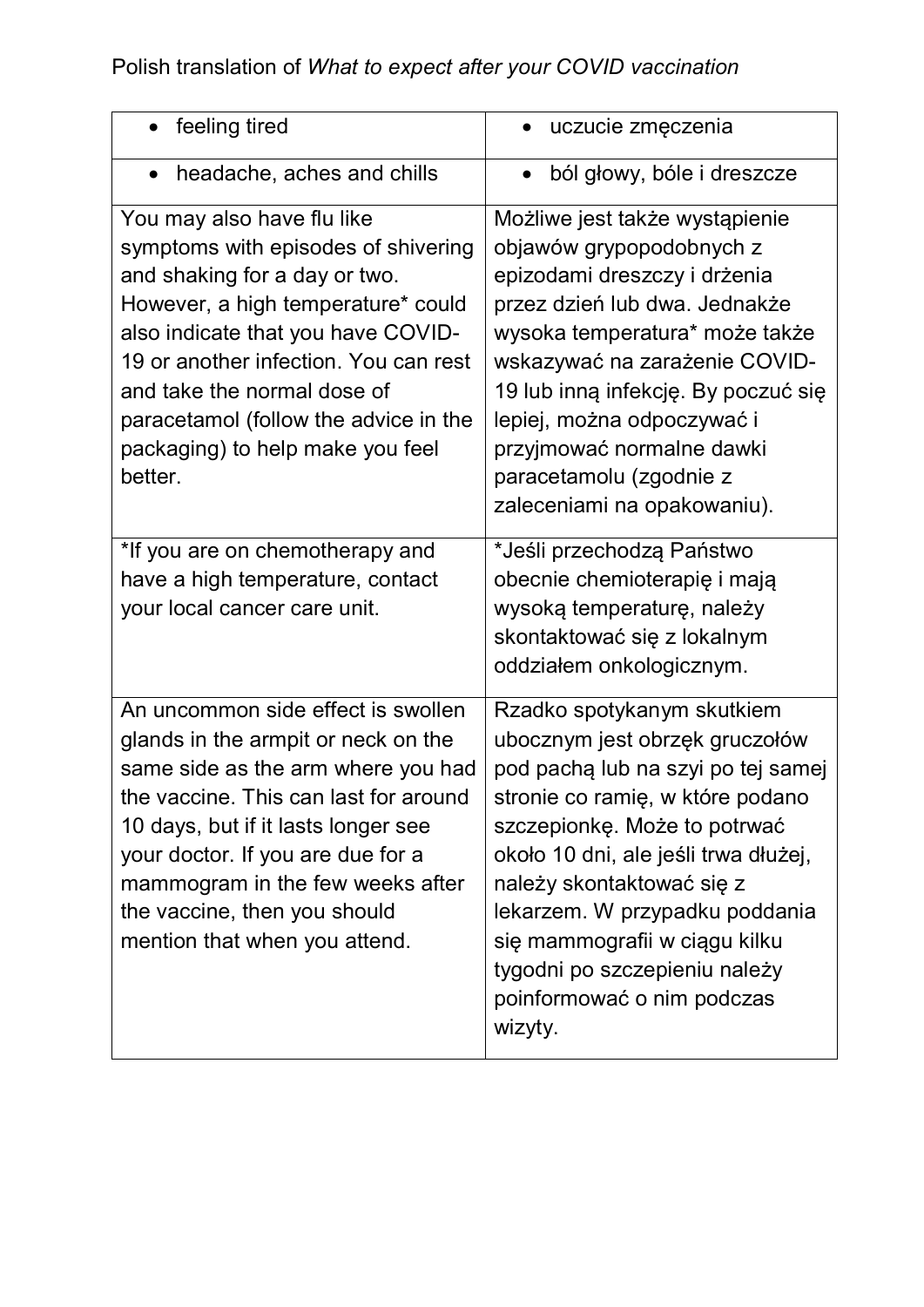| What should I do if I am                                                                                                                                                                                                                                                                                                                                                                                                                                                                                                                                                                        | Co powinienem/powinnam                                                                                                                                                                                                                                                                                                                                                                                                                                                                                                                                                                                                 |
|-------------------------------------------------------------------------------------------------------------------------------------------------------------------------------------------------------------------------------------------------------------------------------------------------------------------------------------------------------------------------------------------------------------------------------------------------------------------------------------------------------------------------------------------------------------------------------------------------|------------------------------------------------------------------------------------------------------------------------------------------------------------------------------------------------------------------------------------------------------------------------------------------------------------------------------------------------------------------------------------------------------------------------------------------------------------------------------------------------------------------------------------------------------------------------------------------------------------------------|
| concerned about my symptoms?                                                                                                                                                                                                                                                                                                                                                                                                                                                                                                                                                                    | zrobić, jeśli niepokoją mnie                                                                                                                                                                                                                                                                                                                                                                                                                                                                                                                                                                                           |
|                                                                                                                                                                                                                                                                                                                                                                                                                                                                                                                                                                                                 | moje objawy?                                                                                                                                                                                                                                                                                                                                                                                                                                                                                                                                                                                                           |
| These symptoms normally last less<br>than a week. If your symptoms seem<br>to get worse or if you are concerned,<br>call your GP or Out of Hours service.<br>If you do seek advice from a doctor<br>or nurse, make sure you tell them<br>about your vaccination (show them<br>the vaccination card – keep your<br>card safe) so that they can assess<br>you properly. You can also report<br>suspected side effects of vaccines<br>and medicines through the Yellow<br>Card scheme. You can do this online<br>by searching Coronavirus Yellow<br>Card or by downloading the Yellow<br>Card app. | Objawy te trwają zwykle krócej niż<br>tydzień. Jeśli objawy wydają się<br>nasilać lub jeśli coś Państwa<br>niepokoi, należy skontaktować się<br>z lekarzem rodzinnym lub<br>lekarzem dyżurnym (Out of Hours<br>service). Jeśli zwrócą się Państwo<br>o poradę do lekarza lub<br>pielęgniarki, proszę poinformować<br>ich o szczepieniu (pokaż im kartę<br>szczepień - należy przechowywać<br>ją w bezpiecznym miejscu), żeby<br>mogli prawidłowo ocenić Państwa<br>stan. Podejrzewane skutki<br>uboczne szczepionek i leków<br>można także zgłosić przez<br>program Yellow Card. Można to<br>zrobić online, wpisując w |
|                                                                                                                                                                                                                                                                                                                                                                                                                                                                                                                                                                                                 | wyszukiwarkę "Coronavirus Yellow<br>Card" lub pobierając aplikację<br>Yellow Card.                                                                                                                                                                                                                                                                                                                                                                                                                                                                                                                                     |
| https://coronavirus-                                                                                                                                                                                                                                                                                                                                                                                                                                                                                                                                                                            | https://coronavirus-                                                                                                                                                                                                                                                                                                                                                                                                                                                                                                                                                                                                   |
| yellowcard.mhra.gov.uk                                                                                                                                                                                                                                                                                                                                                                                                                                                                                                                                                                          | yellowcard.mhra.gov.uk                                                                                                                                                                                                                                                                                                                                                                                                                                                                                                                                                                                                 |
| Are there other more serious side                                                                                                                                                                                                                                                                                                                                                                                                                                                                                                                                                               | Czy istnieją jakieś inne, bardziej                                                                                                                                                                                                                                                                                                                                                                                                                                                                                                                                                                                     |
| effects?                                                                                                                                                                                                                                                                                                                                                                                                                                                                                                                                                                                        | poważne skutki uboczne?                                                                                                                                                                                                                                                                                                                                                                                                                                                                                                                                                                                                |
| There have been reports of an                                                                                                                                                                                                                                                                                                                                                                                                                                                                                                                                                                   | Ostatnio pojawiły się doniesienia o                                                                                                                                                                                                                                                                                                                                                                                                                                                                                                                                                                                    |
| extremely rare condition involving                                                                                                                                                                                                                                                                                                                                                                                                                                                                                                                                                              | niezwykle rzadkim stanie                                                                                                                                                                                                                                                                                                                                                                                                                                                                                                                                                                                               |
| blood clots and unusual bleeding                                                                                                                                                                                                                                                                                                                                                                                                                                                                                                                                                                | obejmującym zakrzepy krwi i                                                                                                                                                                                                                                                                                                                                                                                                                                                                                                                                                                                            |
| after the AstraZeneca and Janssen                                                                                                                                                                                                                                                                                                                                                                                                                                                                                                                                                               | nietypowe krwawienie po                                                                                                                                                                                                                                                                                                                                                                                                                                                                                                                                                                                                |
| vaccines. Because of the high risk of                                                                                                                                                                                                                                                                                                                                                                                                                                                                                                                                                           | szczepieniu preparatami firm<br>AstraZeneca i Janssen. Ze                                                                                                                                                                                                                                                                                                                                                                                                                                                                                                                                                              |
| complications and death from<br>COVID-19, the Medicines and                                                                                                                                                                                                                                                                                                                                                                                                                                                                                                                                     | względu na wysokie ryzyko                                                                                                                                                                                                                                                                                                                                                                                                                                                                                                                                                                                              |
| <b>Healthcare products Regulatory</b>                                                                                                                                                                                                                                                                                                                                                                                                                                                                                                                                                           | powikłań i śmierci z powodu                                                                                                                                                                                                                                                                                                                                                                                                                                                                                                                                                                                            |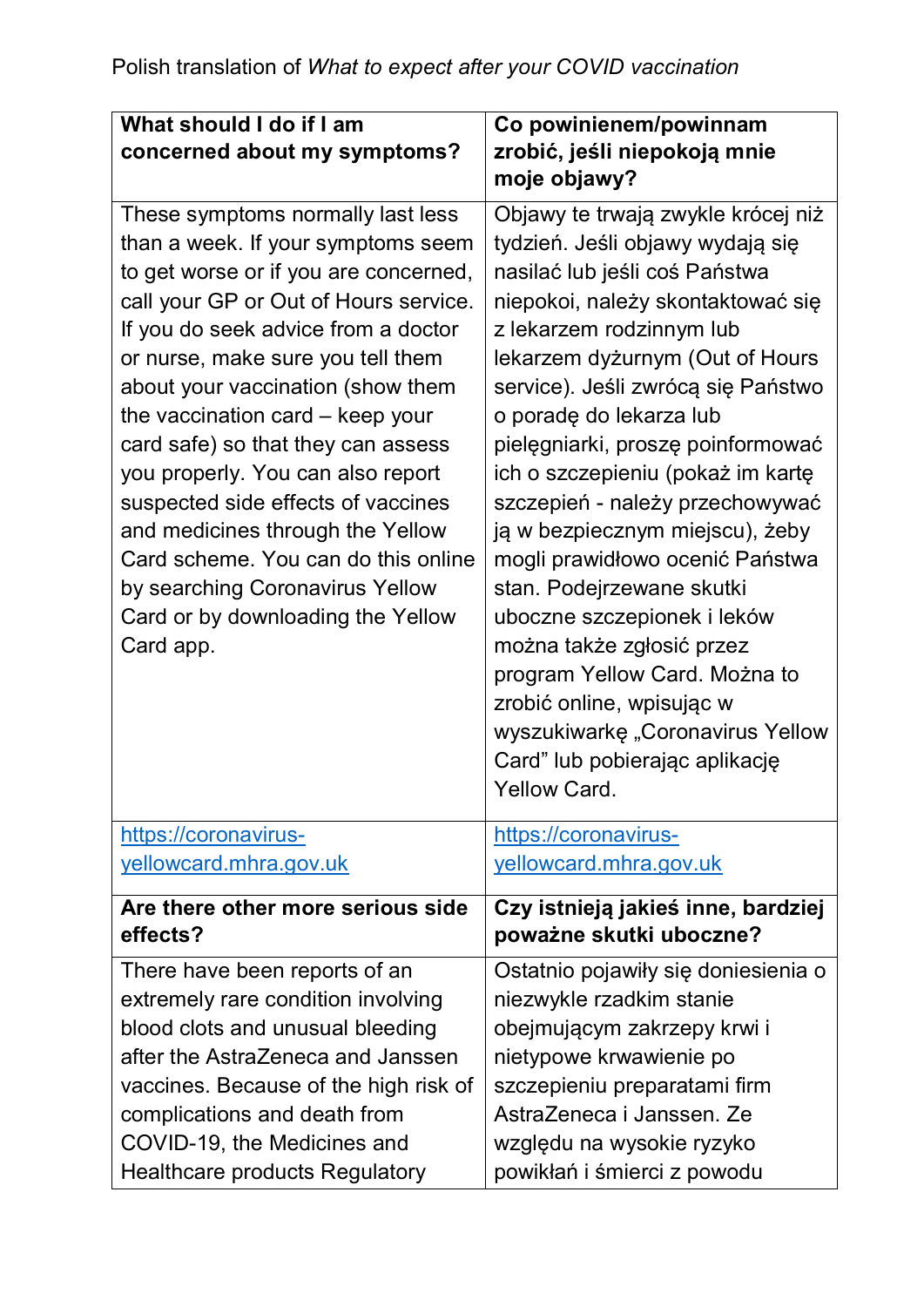| Agency (MHRA), the World Health<br>Organisation and the European<br>Medicines Agency have concluded<br>that the balance is very much in<br>favour of vaccination.                                     | COVID-19, Agencja Regulacji<br>Leków i Produktów Zdrowotnych<br>(MHRA), Światowa Organizacja<br>Zdrowia i Europejska Agencja<br>Leków doszły do wniosku, że<br>bilans korzyści przemawia za<br>szczepieniami.                 |
|-------------------------------------------------------------------------------------------------------------------------------------------------------------------------------------------------------|-------------------------------------------------------------------------------------------------------------------------------------------------------------------------------------------------------------------------------|
| If you experience any of the<br>following from more than 4 days<br>and within 28 days after<br>vaccination you should seek<br>medical advice urgently from your<br><b>GP or Emergency Department.</b> | W przypadku wystąpienia<br>któregokolwiek z poniższych<br>objawów w okresie od 5 do 28<br>dni po szczepieniu należy jak<br>najszybciej zwrócić się o<br>poradę lekarską do lekarza<br>rodzinnego lub na oddział<br>ratunkowy. |
| a new, severe headache which<br>$\bullet$<br>is not helped by usual<br>painkillers or is getting worse                                                                                                | nowy, silny ból głowy, na<br>który nie pomagają zwykłe<br>leki przeciwbólowe lub który<br>się nasila                                                                                                                          |
| an unusual headache which<br>$\bullet$<br>seems worse when lying down<br>or bending over or may be<br>accompanied by                                                                                  | nietypowy ból głowy, który<br>$\bullet$<br>wydaje się pogarszać<br>podczas leżenia lub<br>pochylania się, lub któremu<br>mogą towarzyszyć                                                                                     |
| blurred vision, nausea<br>and vomiting                                                                                                                                                                | zaburzenia widzenia,<br>nudności i wymioty                                                                                                                                                                                    |
| difficulty with your<br>speech                                                                                                                                                                        | problemy z mówieniem                                                                                                                                                                                                          |
| weakness, drowsiness or<br>seizures                                                                                                                                                                   | osłabienie, senność<br>lub drgawki                                                                                                                                                                                            |
| new, unexplained pinprick<br>bruising or bleeding                                                                                                                                                     | nowe, niewyjaśnione sińce<br>lub krwawienie w miejscu<br>ukłucia                                                                                                                                                              |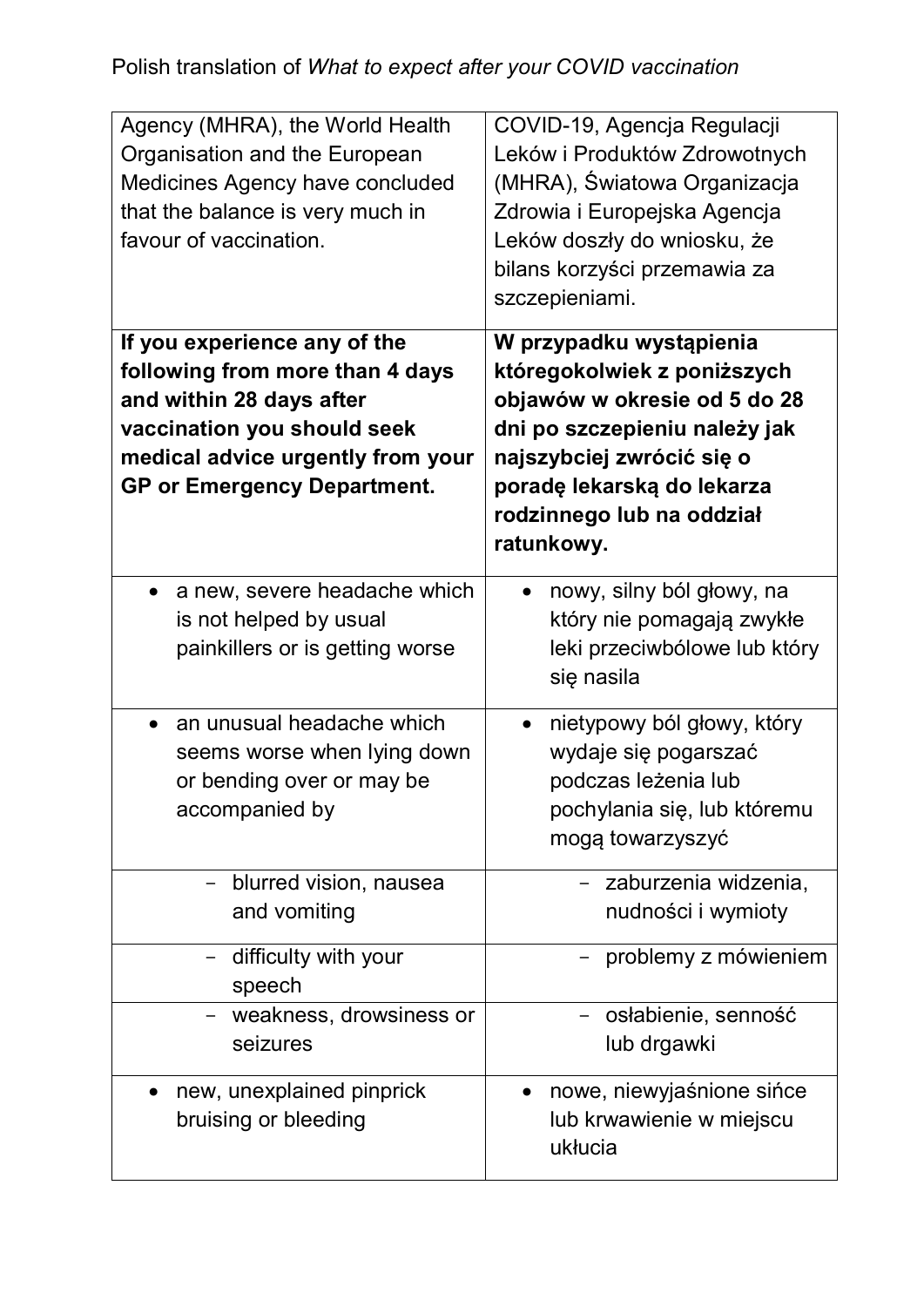| • shortness of breath, chest                                       | · duszności, ból w klatce                                          |
|--------------------------------------------------------------------|--------------------------------------------------------------------|
| pain, leg swelling or persistent                                   | piersiowej, obrzęk nóg lub                                         |
| abdominal pain                                                     | uporczywy ból brzucha                                              |
| Worldwide, rare cases of                                           | Niedawno na świecie zgłaszano                                      |
| inflammation of the heart called                                   | również rzadkie przypadki                                          |
| myocarditis or pericarditis have been                              | zapalenia serca (nazywanego                                        |
| reported after Pfizer and Moderna                                  | zapaleniem mięśnia sercowego                                       |
| COVID-19 vaccines.                                                 | lub zapaleniem osierdzia) po                                       |
|                                                                    | przyjęciu szczepionki przeciwko                                    |
|                                                                    | COVID-19 firmy Pfizer lub                                          |
|                                                                    | Moderna.                                                           |
| These cases have been seen mostly                                  | Większość tych przypadków                                          |
| in younger men within several days                                 | wystąpiło u młodszych mężczyzn                                     |
| after vaccination. Most of these                                   | w ciągu kilku dni po szczepieniu.                                  |
| people recovered and felt better                                   | Większość tych osób powróciła do                                   |
| following rest and simple treatments.                              | zdrowia i poczuła się lepiej po                                    |
|                                                                    | odpoczynku i prostym leczeniu.                                     |
|                                                                    |                                                                    |
| You should seek medical advice                                     | Należy pilnie zasięgnąć porady                                     |
| urgently if you experience:                                        | lekarza, jeśli wystąpi:                                            |
| chest pain                                                         | ból w klatce piersiowej                                            |
| shortness of breath                                                | duszności                                                          |
| feelings of having a fast-                                         | uczucie szybko bijącego,                                           |
| beating, fluttering, or pounding                                   | trzepocącego lub                                                   |
| heart                                                              | kołatającego serca                                                 |
| Can I catch COVID-19 from the                                      | Czy szczepionka może zarazić                                       |
| vaccines?                                                          | mnie wirusem COVID-19?                                             |
| You cannot catch COVID-19 from                                     | Szczepionka nie może wywołać                                       |
| the vaccine but it is possible to have                             | zarażenia wirusem COVID-19, ale                                    |
| caught COVID-19 and not realise                                    | możliwe jest, że COVID-19 zarazili                                 |
| you have the symptoms until after<br>your vaccination appointment. | się Państwo wcześniej i o tym, że<br>mają Państwo objawy COVID-19, |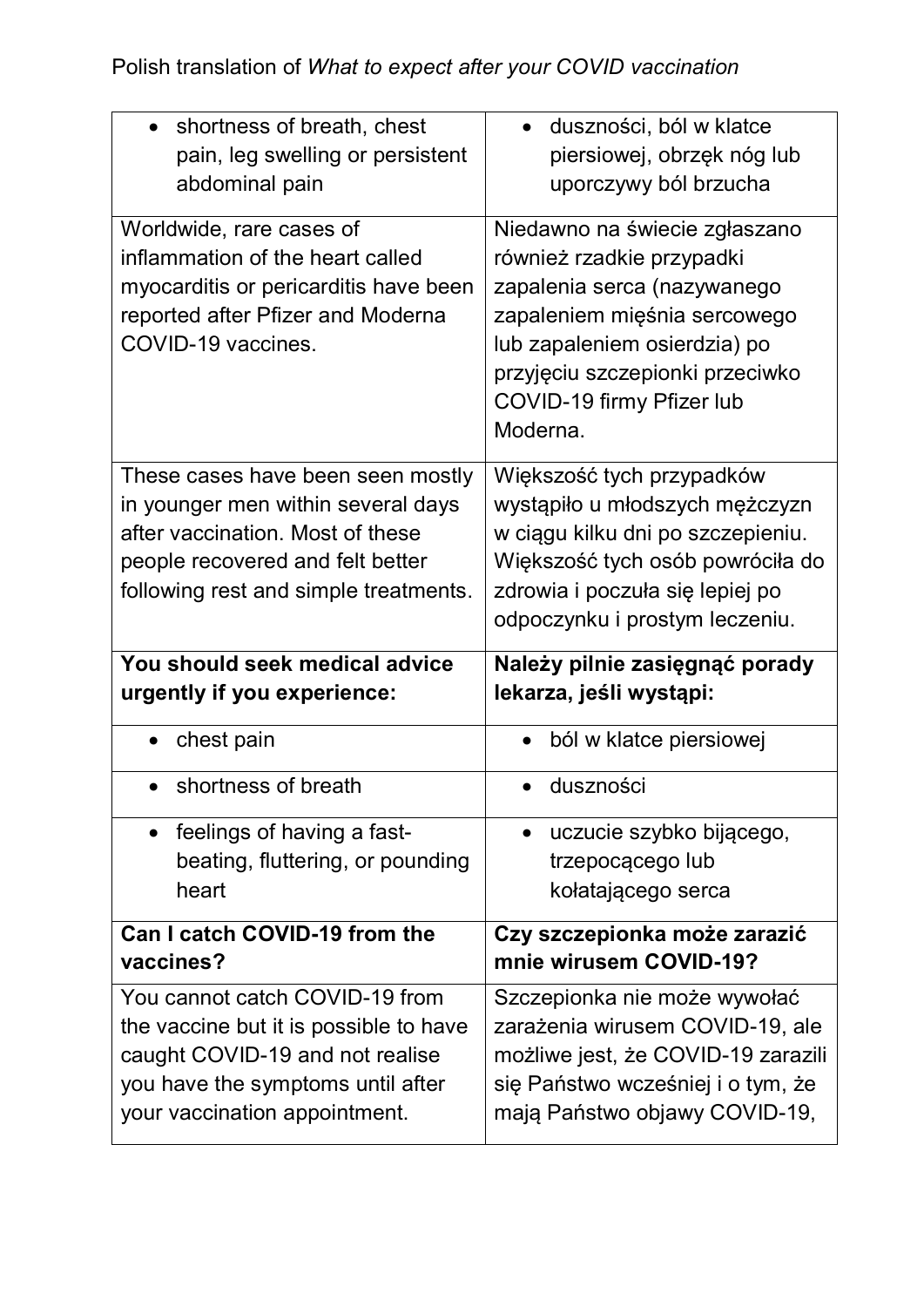|                                                                                                                                                                                                                                                                                | zdadzą sobie Państwo sprawę<br>dopiero po szczepieniu.                                                                                                                                                                                                                                                                                                          |
|--------------------------------------------------------------------------------------------------------------------------------------------------------------------------------------------------------------------------------------------------------------------------------|-----------------------------------------------------------------------------------------------------------------------------------------------------------------------------------------------------------------------------------------------------------------------------------------------------------------------------------------------------------------|
| Although a fever can occur within a<br>day or two of vaccination, if you have<br>any other COVID-19 symptoms or<br>your fever lasts longer, stay at home<br>and arrange to have a test.                                                                                        | Choć gorączka może wystąpić w<br>ciągu jednego lub dwóch dni po<br>szczepieniu, jeśli mają Państwo<br>jakiekolwiek inne objawy COVID-<br>19 lub jeśli gorączka utrzymuje się<br>dłużej, należy zostać w domu i<br>umówić się na wykonanie testu.                                                                                                                |
| When can I go back to daily<br>activities?                                                                                                                                                                                                                                     | Kiedy mogę wrócić do<br>codziennych zajęć?                                                                                                                                                                                                                                                                                                                      |
| You should be able to resume<br>activities that are normal for you as<br>long as you feel well. If your arm is<br>particularly sore, you may find heavy<br>lifting difficult. If you feel unwell or<br>very tired you should rest and avoid<br>operating machinery or driving. | Powinni być Państwo w stanie<br>wrócić do normalnych zajęć, o ile<br>czują się Państwo dobrze. Jeśli<br>odczuwają Państwo silny ból w<br>ramieniu, podnoszenie ciężkich<br>przedmiotów może okazać się<br>trudne. Jeśli źle się Państwo czują<br>lub odczuwają silne zmęczenie,<br>należy odpoczywać i unikać<br>obsługiwania maszyn i<br>prowadzenia pojazdów. |
| Will the vaccine protect me?                                                                                                                                                                                                                                                   | Czy szczepionka mnie ochroni?                                                                                                                                                                                                                                                                                                                                   |
| The COVID-19 vaccines that you<br>have had have been shown to<br>reduce the chance of you suffering<br>from COVID-19 disease.                                                                                                                                                  | Wykazano, że szczepionka<br>przeciwko COVID-19, którą<br>Państwo otrzymali, zmniejsza<br>ryzyko zachorowania na chorobę<br>COVID-19.                                                                                                                                                                                                                            |
| It may take a few weeks from the<br>first dose for your body to build up<br>protection. Your body should<br>respond more quickly (after a few<br>days) after any additional doses.<br>Like all medicines, no vaccine is                                                        | Nabycie przez organizm ochrony<br>pochodzącej od pierwszej dawki<br>szczepionki może potrwać kilka<br>tygodni. Po dodatkowych dawkach<br>Państwa organizm powinien<br>zareagować szybciej (po kilku                                                                                                                                                             |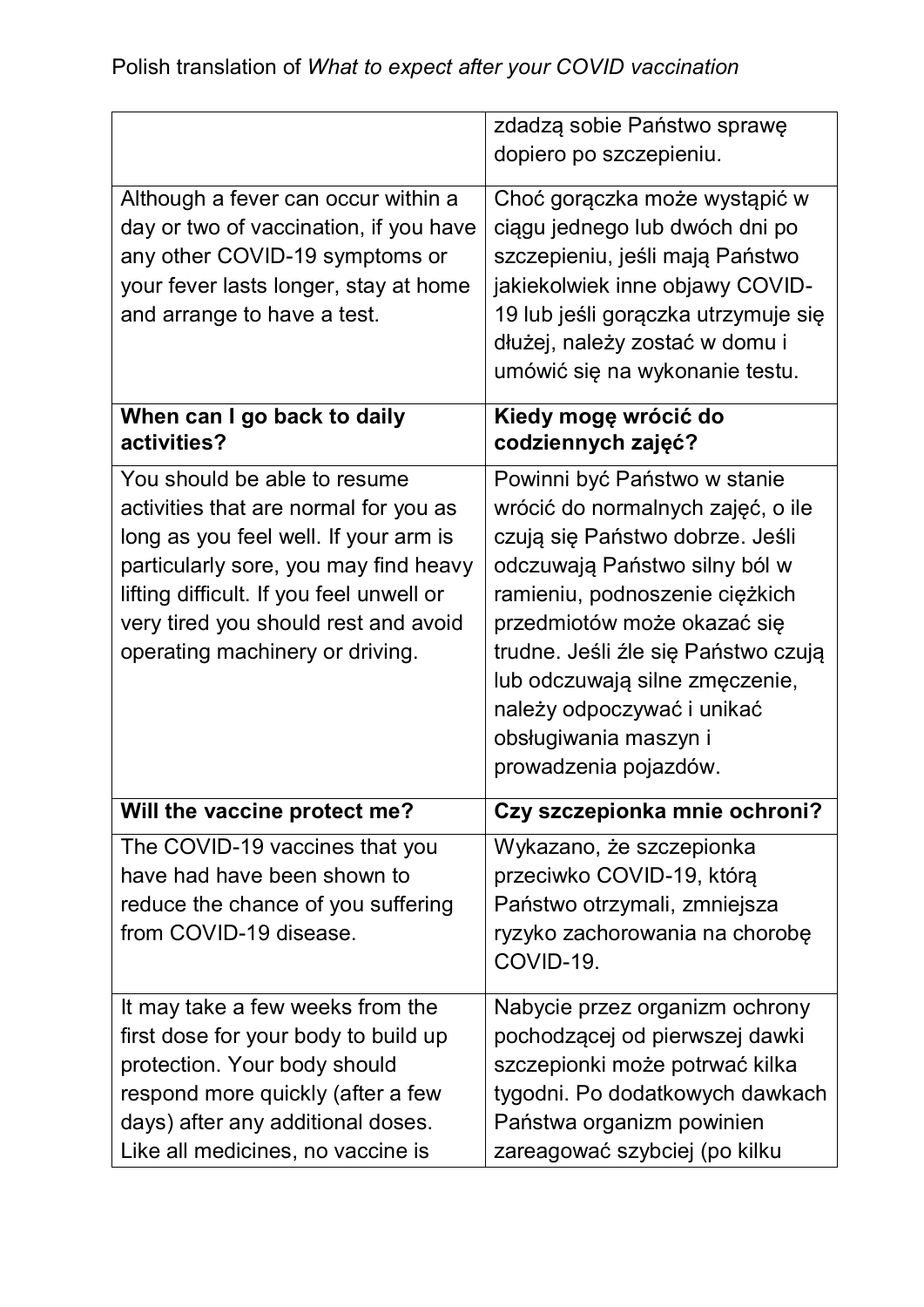| completely effective, so you should<br>continue to take recommended<br>precautions to avoid infection. Some<br>people may still get COVID-19<br>despite having a vaccination, but this<br>should be less severe.                                                        | dniach). Tak jak w przypadku<br>wszystkich leków, żadna<br>szczepionka nie jest w pełni<br>skuteczna, dlatego należy nadal<br>stosować zalecane środki<br>ostrożności, by uniknąć<br>zakażenia. Pomimo zaszczepienia<br>się, niektórzy ludzie mogą nadal<br>zachorować na COVID-19, ale<br>przebieg choroby powinien być<br>mniej dotkliwy. |
|-------------------------------------------------------------------------------------------------------------------------------------------------------------------------------------------------------------------------------------------------------------------------|---------------------------------------------------------------------------------------------------------------------------------------------------------------------------------------------------------------------------------------------------------------------------------------------------------------------------------------------|
| What can I do after I have had the<br>vaccine?                                                                                                                                                                                                                          | Co mogę zrobić po przyjęciu<br>szczepionki?                                                                                                                                                                                                                                                                                                 |
| The vaccine cannot give you<br>COVID-19 infection, and a full<br>course will reduce your chance of<br>becoming seriously ill. It will help to<br>reduce the risk of you passing on the<br>virus. So it is important to continue to<br>follow current national guidance. | Szczepionka nie może wywołać<br>zakażenia COVID-19, a zalecane<br>dawki szczepionki zmniejszą<br>ryzyko poważnego przebiegu<br>choroby. Pomoże to zmniejszyć<br>ryzyko przekazania przez Państwa<br>wirusa. Dlatego ważne jest, aby<br>nadal stosować się do aktualnych<br>zaleceń krajowych.                                               |
| To protect yourself and your<br>family, friends and colleagues you<br>must still:                                                                                                                                                                                       | Aby chronić siebie i swoją<br>rodzinę, przyjaciół i<br>współpracowników, nadal<br><b>TRZEBA:</b>                                                                                                                                                                                                                                            |
| wear a face covering where<br>advised                                                                                                                                                                                                                                   | zakrywać usta i nos,<br>gdziekolwiek jest to<br>obowiązkowe                                                                                                                                                                                                                                                                                 |
| practise social distancing                                                                                                                                                                                                                                              | stosować dystans społeczny                                                                                                                                                                                                                                                                                                                  |
| wash your hands carefully and<br>frequently                                                                                                                                                                                                                             | często i dokładnie myć ręce                                                                                                                                                                                                                                                                                                                 |